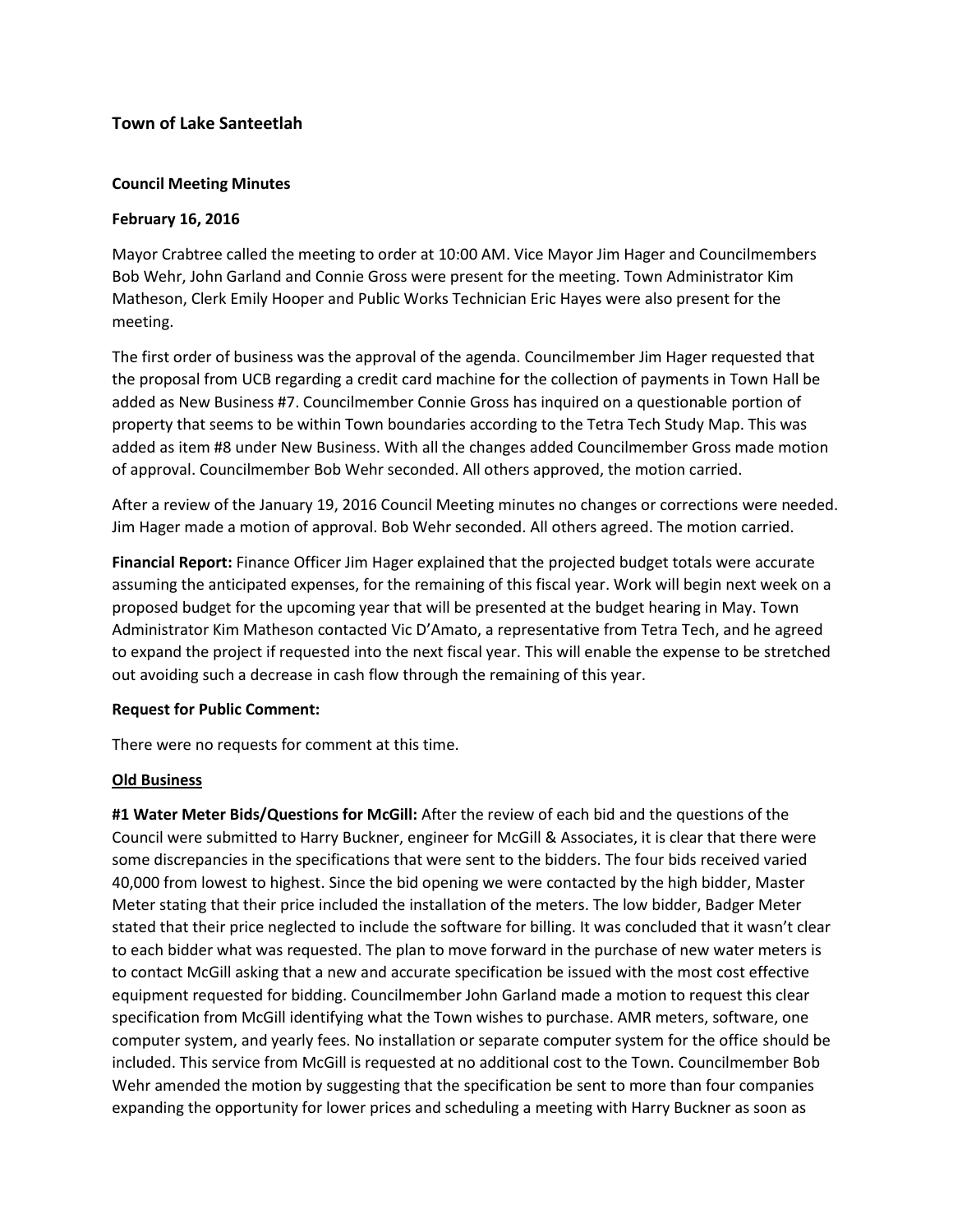possible to receive clarification among all involved. If McGill is not willing to amend the specification at no extra cost all four bids will be rejected. Councilmember Jim Hager seconded. All others agreed. The motion carried.

#### **New Business**

**#1 Approval of Building Application for 741 Black Bear Trail:** Mr. Hornsby is reconstructing an existing garage that has aged and is in need of repair. The construction does exceed set back limits but no further than the current structure, and he has the approval of his neighbor for the renovations. Councilmember Bob Wehr made a motion to approve the building application. Connie Gross seconded. All others approved. The motion carried.

**#2 Proposal to Graham County Building Inspector:** Mayor Crabtree reviewed the request that the Town Council would like to propose to Graham County Commissioners. Mayor Crabtree has spoken with David Hyatt and he is willing to issue "Stop Work Orders" for the town of Lake Santeetlah if directed to by his Board of Commissioners. At this time the Town has its own building application that has separate restrictions than the application received from the County. Hyatt can enforce Stop Work Orders for those who are non-compliant within the County. The request is for Mr. Hyatt to be able to do the same for the Town if there is an issue of non-compliance. Councilmember John Garland informed the Council that this request may not result in a response from a non-licensed contractor in the State of North Carolina. No action can be taken for those working without a license that would cause them to stop work simply due to a Stop Work Order. It would however cause a contractor who holds a license in North Carolina to respond as he would be in danger of having his license removed. The Council will continue to research this idea and seek legal advice from attorney M. Ellen Davis.

**#3 Annual Contribution to Nantahala Regional Library:** After much discussion of library staff and the neglect of the Library Board to make changes the Town has decided to withdraw from the 10 year contract. Mayor Crabtree submitted a letter for review that informed the library of the decision to withdraw. Some minor changes of the letter were recommended to simply clarify that it is the Town's intention to withdraw from the contract from July 2017 forward. Contributions from that point will be made if the budget allows. Councilmember Connie Gross made a motion to make the corrections and then sign and send the letter to the library. Roger Carlton suggested that copies of the letter be sent to the Graham County representatives to the Library Board (The letter is attached and made part of these minutes). Councilmember Jim Hager seconded. All others approved. The motion carried.

**#4 Appointment of Council Member to Southwestern RPO Board/Bob Wehr:** Councilmember Bob Wehr agreed to be the appointed member from the Town of Lake Santeetlah to the RPO Board. Mayor Crabtree is also a member of the Board. Councilmember John Garland made a motion to appoint Mr. Wehr to the board. Jim Hager seconded. All others agreed. The motion carried.

**#5 Repairs/Maintenance throughout the Town:** We have a dry/erase board displayed in Town Hall that lists all the areas in need of repair throughout the Town. This list will be prioritized and referred to when creating the budget for the next fiscal year. One item on the list is a drainage pipe at Mary Williams' residence. During the debate between Williams and Jett regarding the addition at Williams' residence the application was approved with the stipulations that Williams would follow the process through completion of construction. It was requested that staff confirm that the Town is responsible for covering that pipe or if that was included in the agreement with Williams as one of her responsibilities. Staff will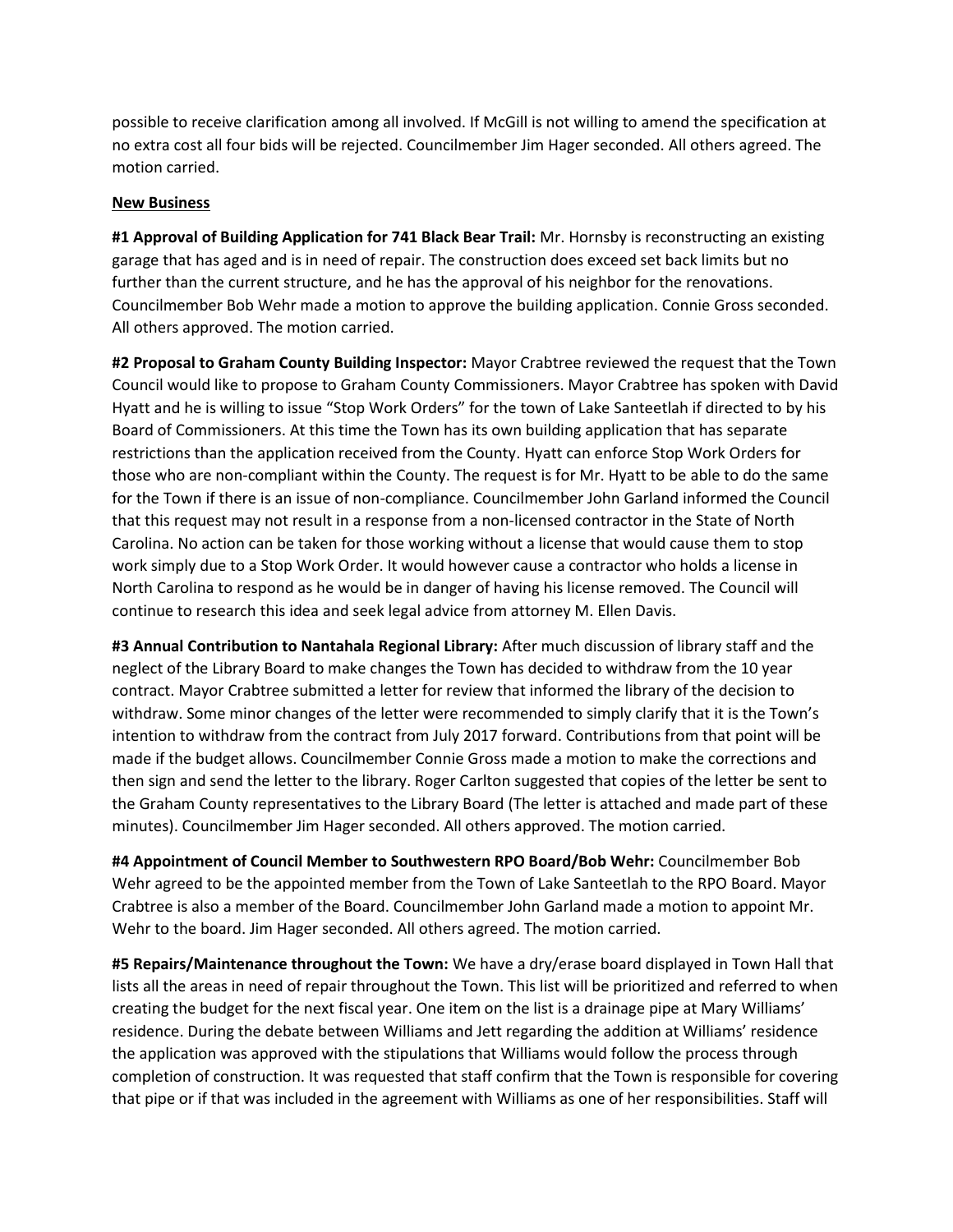check the previous minutes and recordings to clarify. This item will remain on the list or be removed after it is determined. Additional items can be added to the list as needed.

**#6 Renewal of Contract for Lamar Williams:** Lamar Williams, the Town Water Operator, works under a five year contract that is currently up for renewal. Williams agreed to work under the same terms and conditions as the previous term. The contract was updated and Councilmember John Garland made a motion to approve the contract. Connie Gross seconded. All others agreed. The motion carried.

**#7 Proposal for Credit Card Machine from UCB:** Town Administrator Kim Matheson displayed the proposal from UCB for the credit card machine and explained that the fees vary according to the type of card and if the individual is present or calls in to make a payment. Over the last year there have been an increasing number of customers who call and ask to pay their water bill by card over the phone rather than mailing a check. John Garland shared that he had recently updated his business machines and had his old one that the Town could have if compatible. Kim Matheson will confirm that the machine will work for our use. Councilmember Connie Gross made a motion to move forward accepting credit card payments with the use of Mr. Garland's machine. Councilmember Bob Wehr suggested that we search other areas to assure we are getting the lowest fees. Mr. Wehr seconded the motion. All others agreed. The motion carried.

**#8 Questionable Town Property:** Councilmember Connie Gross shared a finding from the Tetra Tech study map of a piece of property across from the guard house. According to the map this property is included within Town boundaries. As of now the Town is not receiving any tax revenue for this property nor is it listed on the official Town Map. Mayor Crabtree suggested that the information acquired be taken to surveyor Alan Carver so he can confirm that the property is or is not within the Town. Councilmember Connie Gross offered to take the information to Mr. Carver.

### **Discussion Items**

**#1 Report of Past Due Water Collection:** Terry Ferguson is the only customer remaining that has not made a payment toward the past due balance. Ferguson has been contacted and has committed to set up a payment plan to pay his water bill, but no payment has been made at this time. Jose Rosado has not responded to our attempts to contact him. His water is currently locked until payment is received. Within the next month the remaining of the past due water bills can be totaled and written off following legal procedure.

Mayor Crabtree requested a motion to recess the meeting for approximately thirty minutes. Councilmember Jim Hager made a motion for recess. Bob Wehr seconded. All others agreed. The motion carried.

Councilmember Jim Hager made a motion to come out of recess and return to the regular meeting. Bob Wehr seconded. All others agreed. The motion carried.

Mayor Crabtree asked that he now have a motion to move into Closed Session. Councilmember Jim Hager made the motion pursuant to the provisions of North Carolina general Statute 143-318.II (a) (3) and 143-318.11 (c), I move that the Council for the Town of Lake Santeetlah go into closed session to receive advice from M. Ellen Davis, Attorney for the Town of Lake Santeetlah, which advice comes